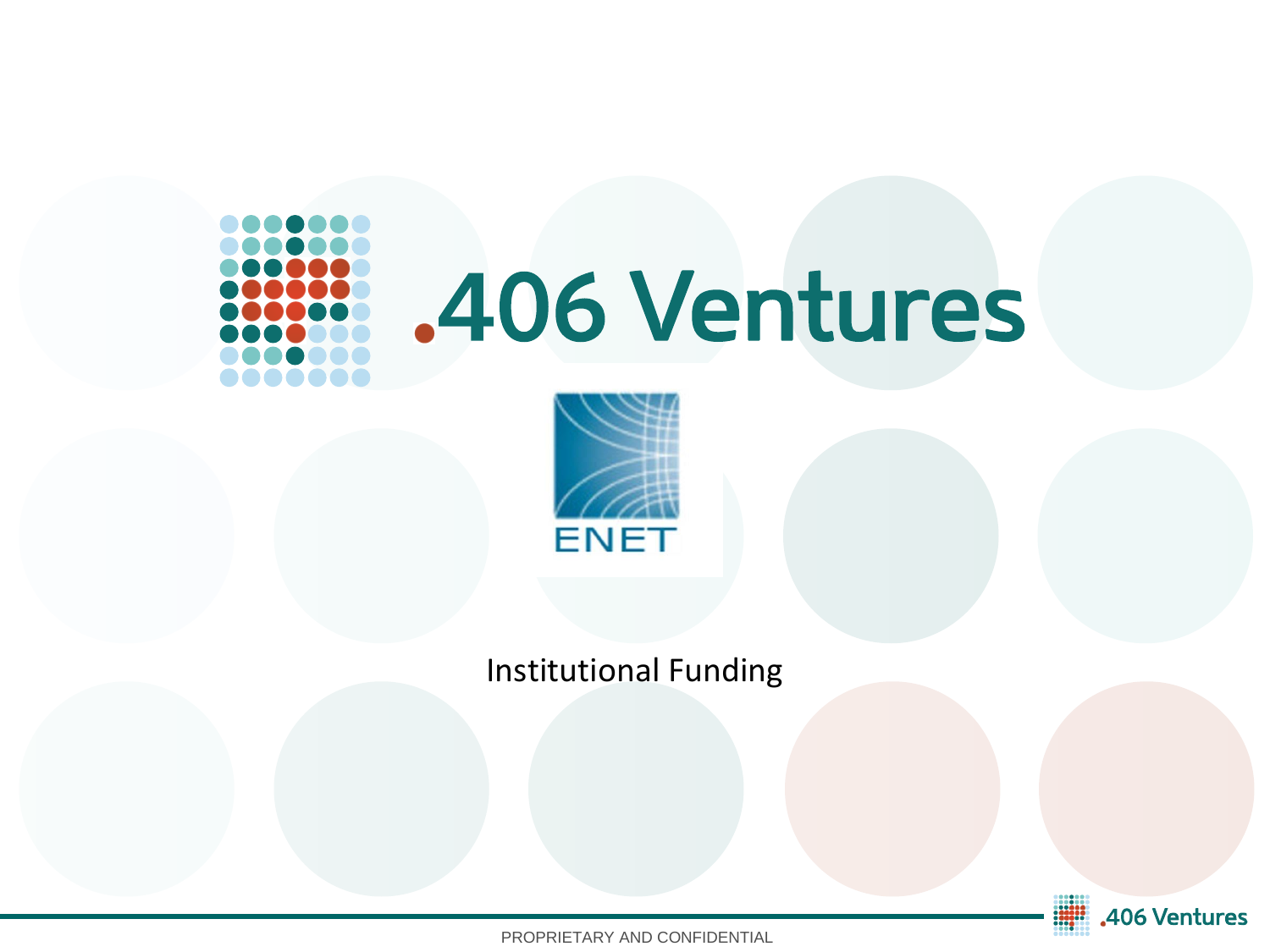# - .406 Ventures

- Early stage venture fund focused on late seed and early Series A investments
- All partners were entrepreneurs, focus on areas we know, have networks and can add value:
	- Data/Analytics IT Security
		-
	- HealthIT
- Cloud
- \$650M under mgmt. across 3 funds

## - Graham

- 18 yrs: Data analytics and infrastructure
- Engineer (DBA)  $\rightarrow$  Sales  $\rightarrow$  Entrepreneur  $\rightarrow$  Intrepreneur  $\rightarrow$  Venture
- 10yrs at .406 Ventures, lead our data/analytics practice

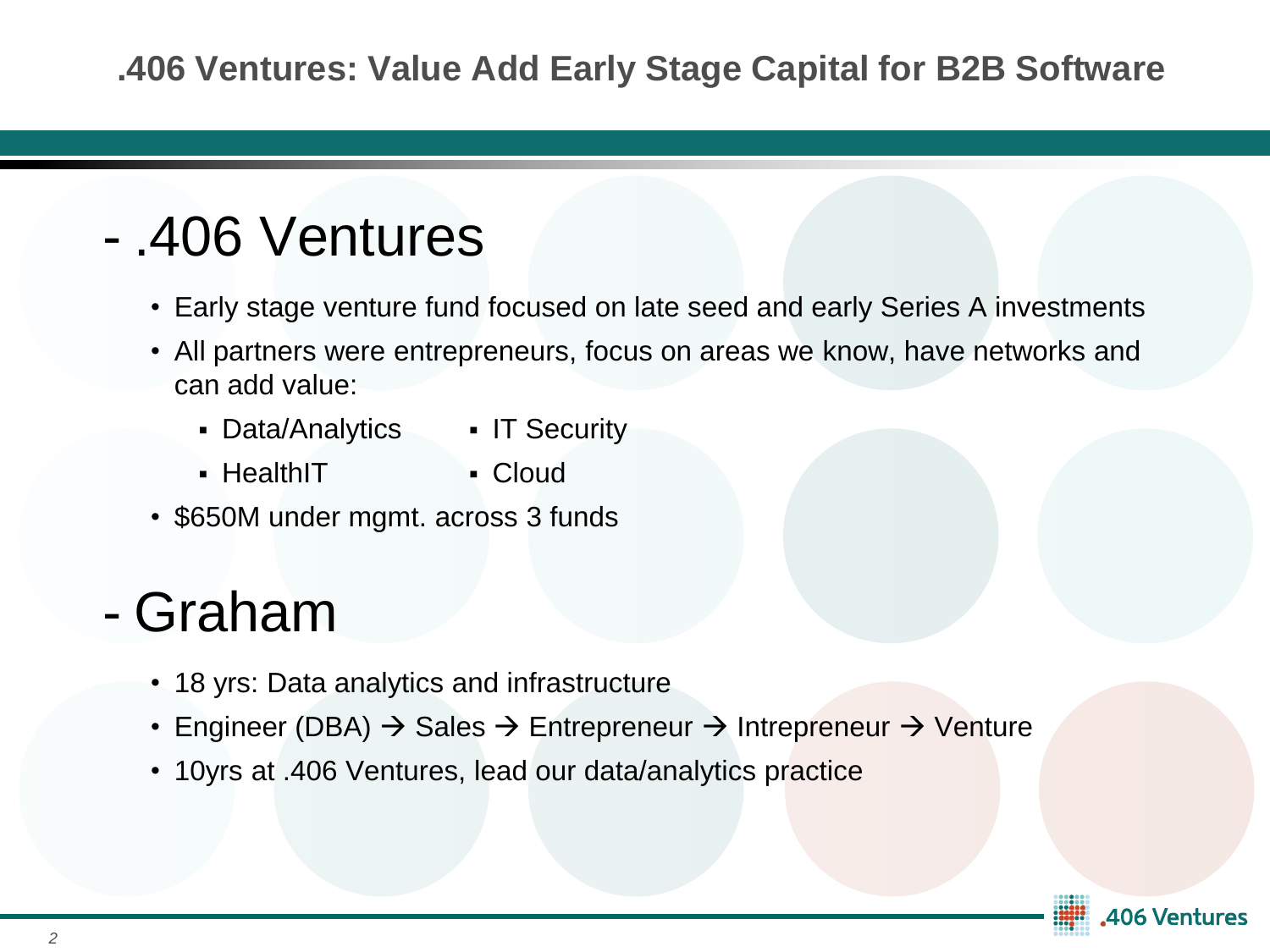#### Sure, but…



<sup>(</sup>Lifecycle Dynamics of Venture Capital report, Duke University)

VC backed firms avg. **6X** the number of employees compared with non VC-backed firms, ten years after inception

VC backed firms avg. **5X** total sales compared with non VC-backed firms, ten years after inception

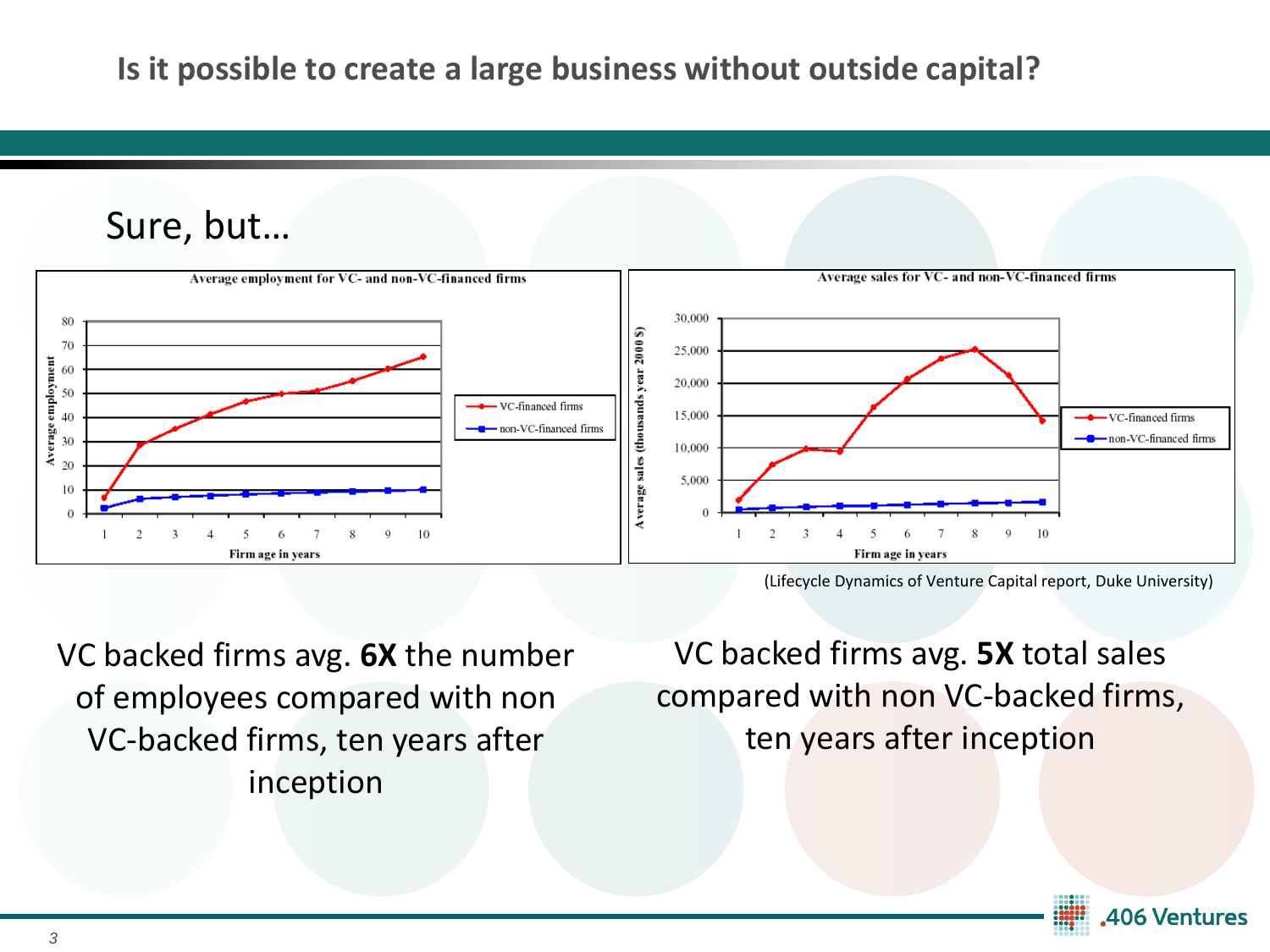Where to get this capital, when to raise it, and how much to raise are critical in determining a new venture's success **.** Like shifting gears in a car

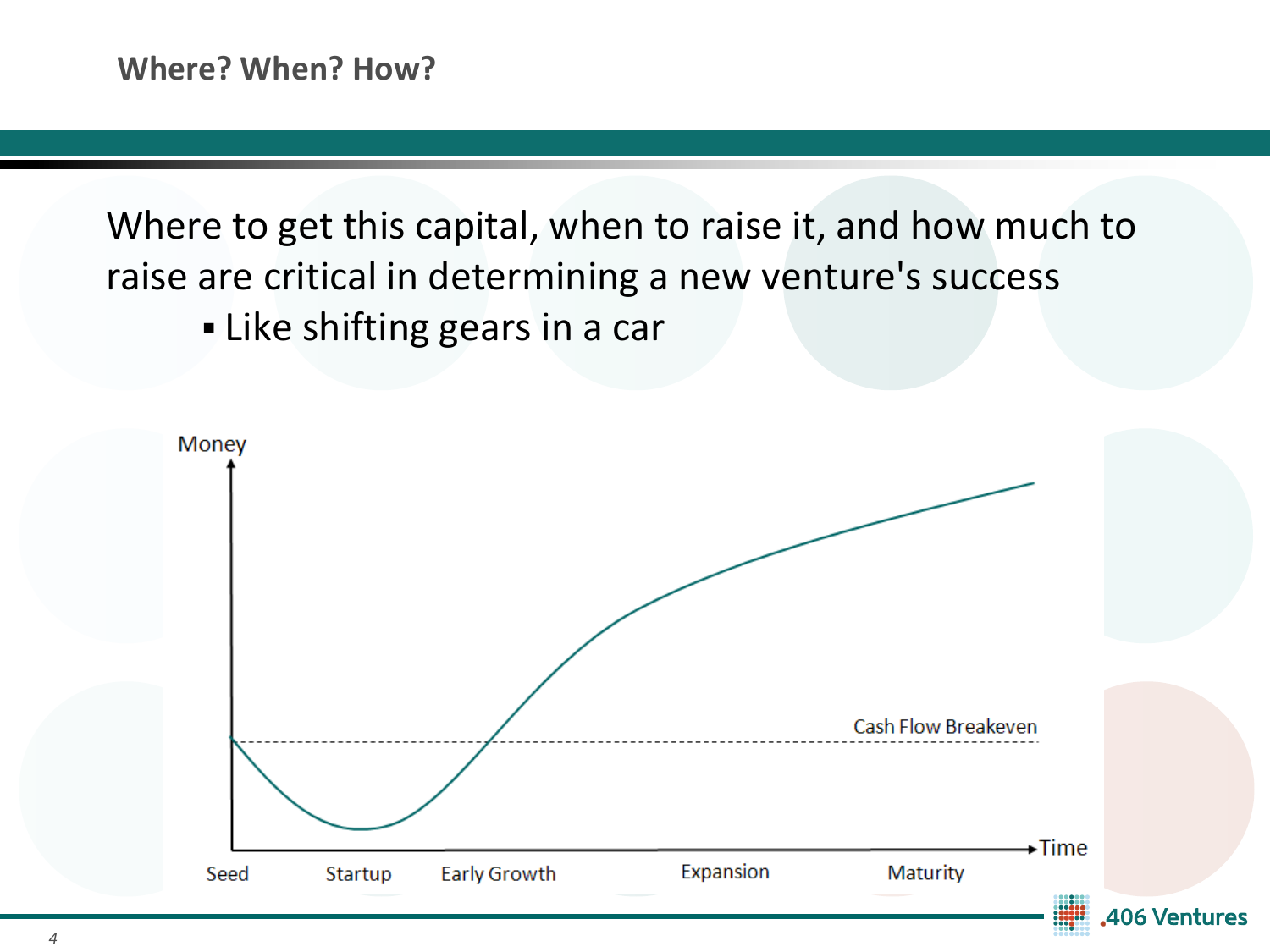As a company matures, risk diminishes, and the universe of potential backers increases

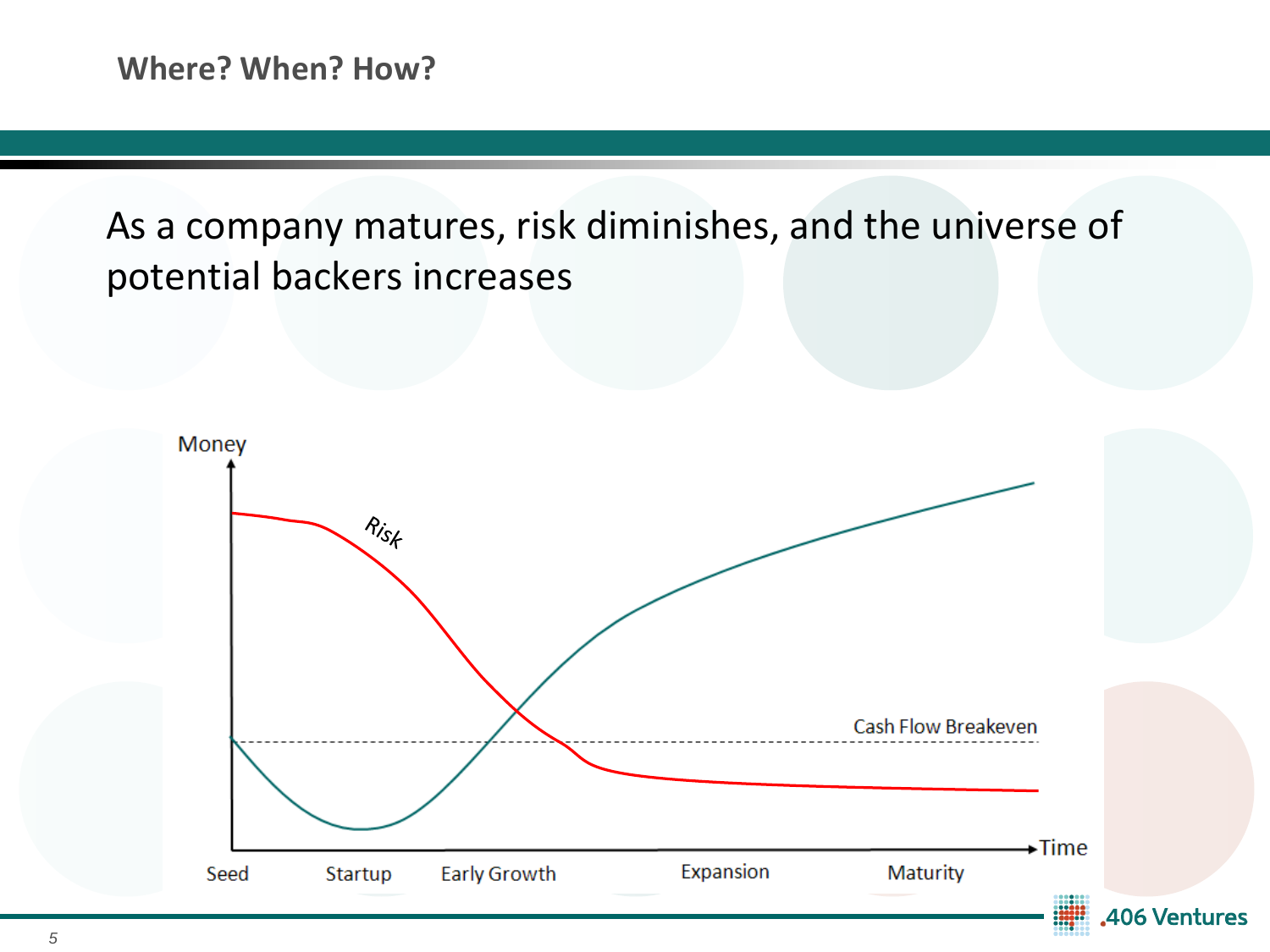Although there is no "right" way to finance a venture, different financing sources focus on the various stages of a business's lifecycle

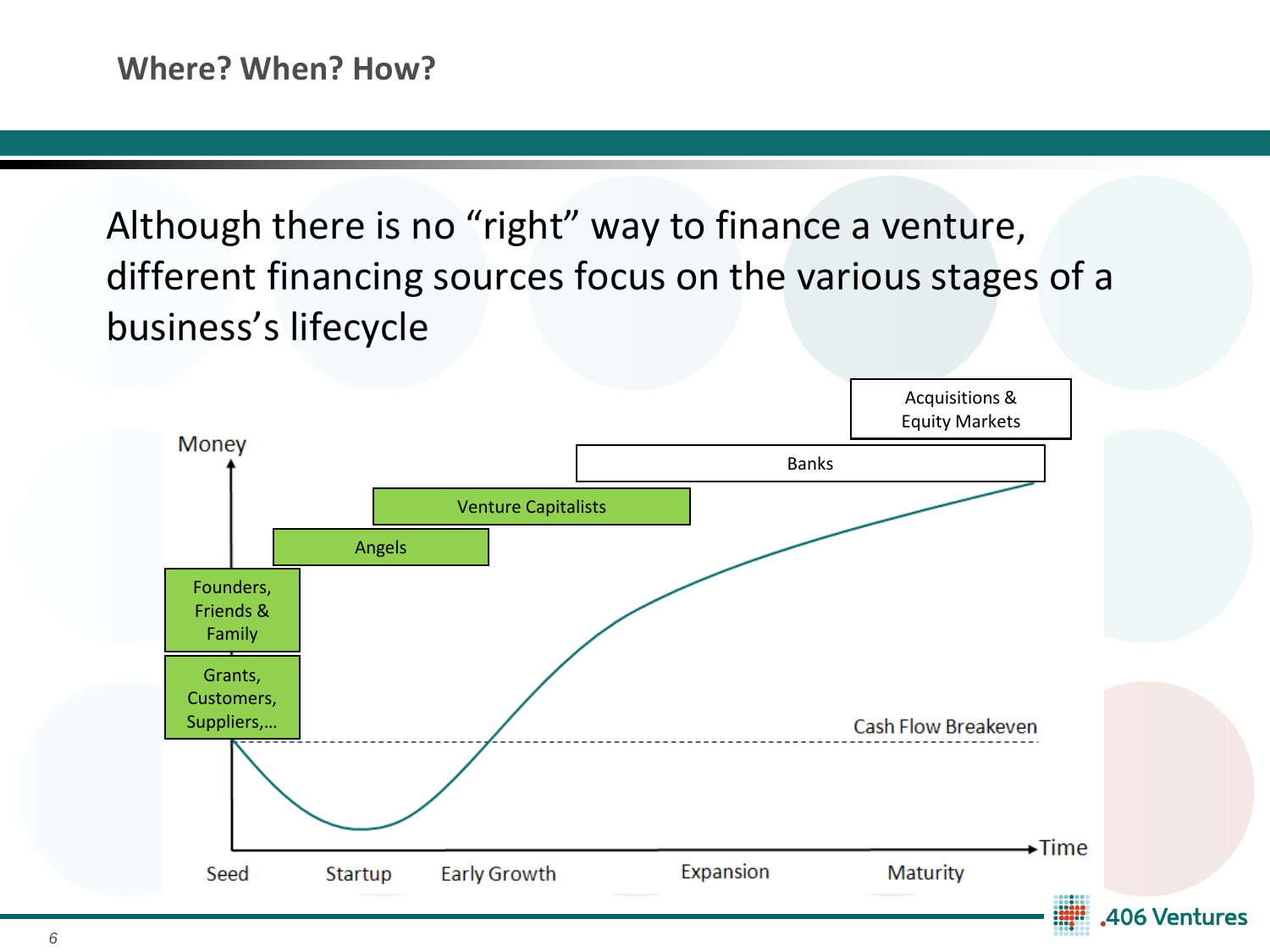## **Are You Ready to Raise Funding?**

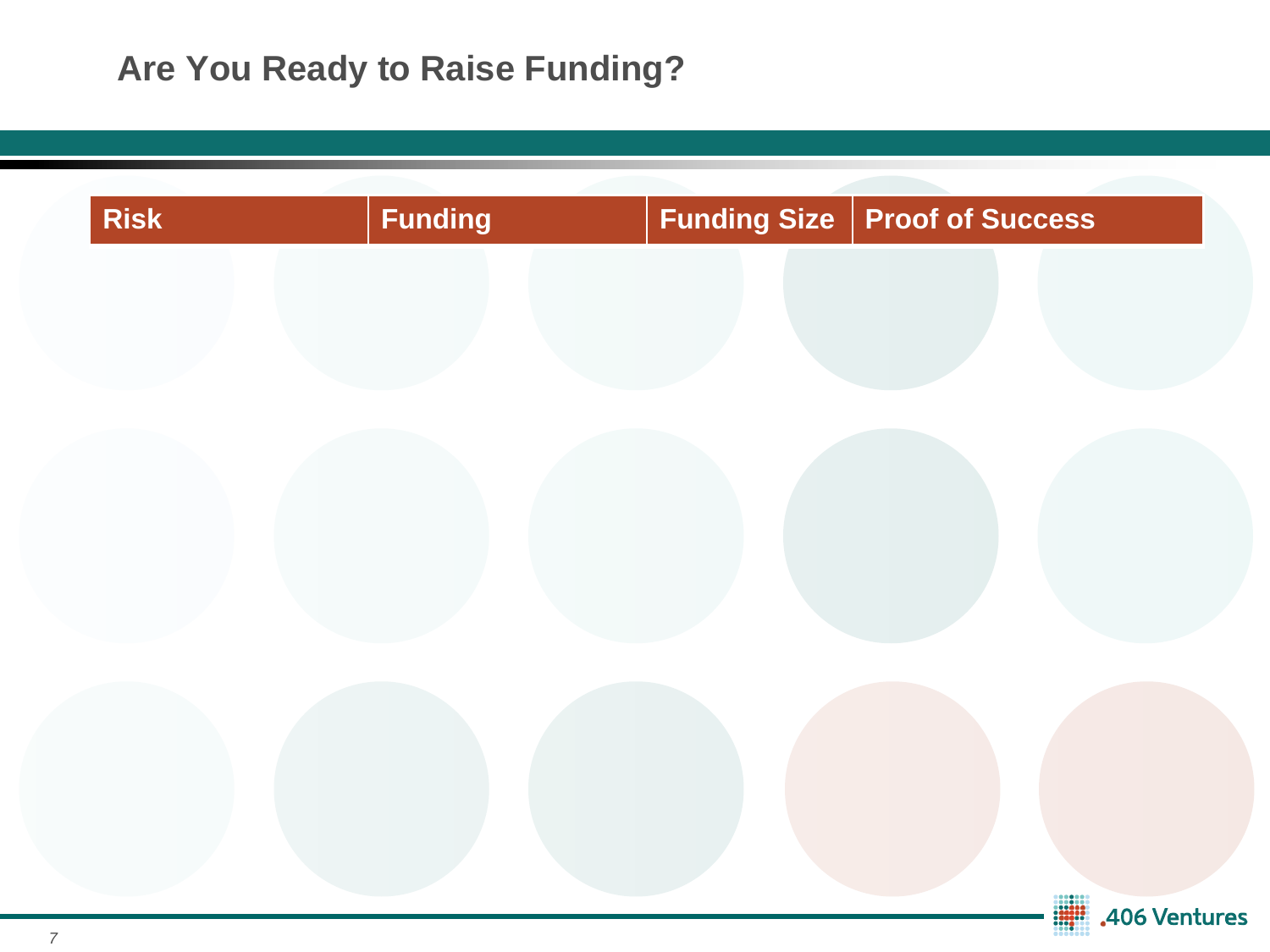## **Are You Ready to Raise Funding?**

**Risk Funding Funding Size Proof of Success**

Tech Risk Grants; Friends/Family ??? No more invention required

| <b>A06 Ventures</b> |
|---------------------|
|                     |
|                     |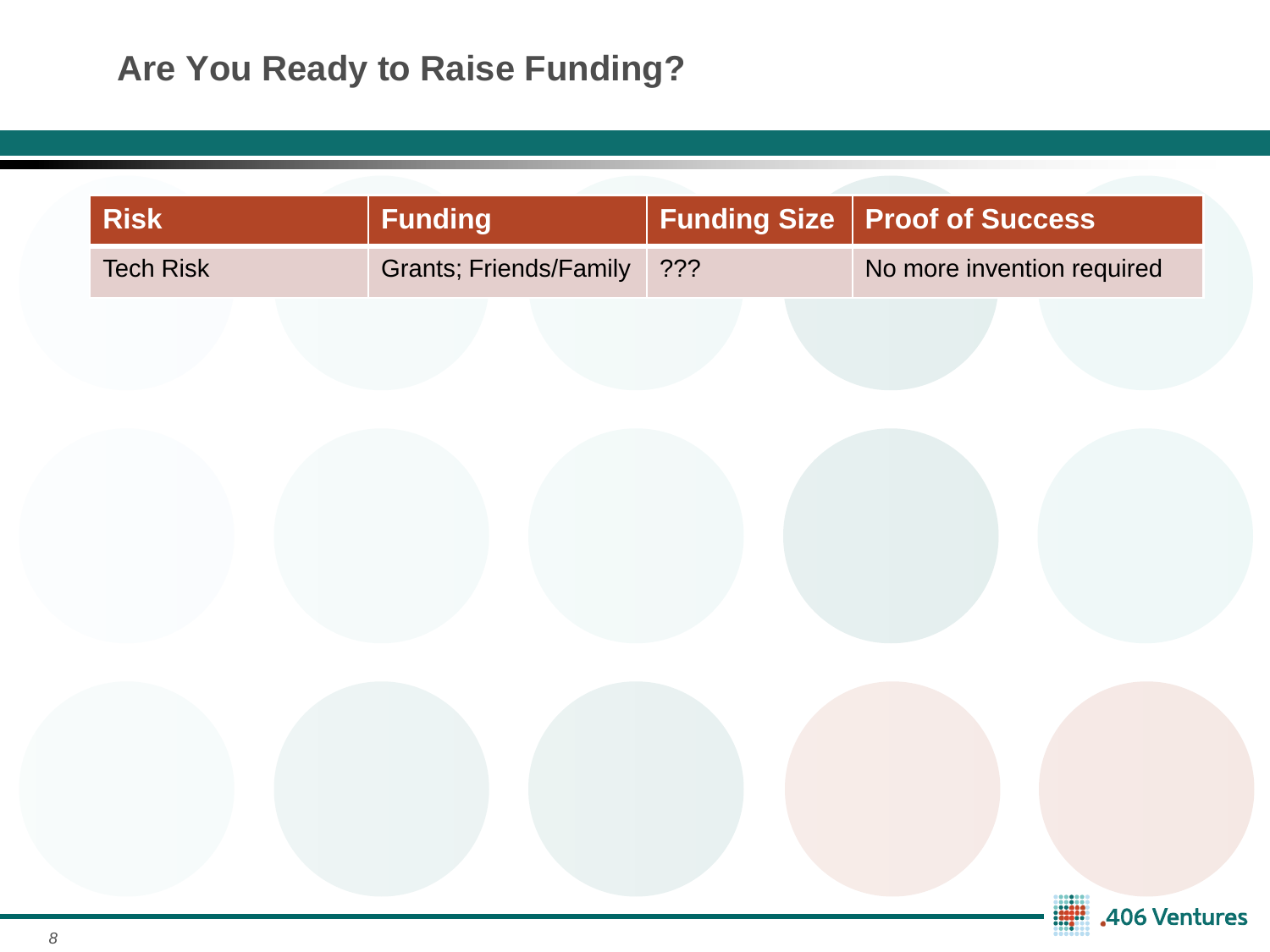| <b>Risk</b>                              | <b>Funding</b>                 |               | <b>Funding Size   Proof of Success</b>                                       |
|------------------------------------------|--------------------------------|---------------|------------------------------------------------------------------------------|
| <b>Tech Risk</b>                         | <b>Grants</b> ; Friends/Family | $??\%$        | No more invention required                                                   |
| <b>Product Market Fit</b><br><b>Risk</b> | Angels / Seed                  | $$50k - $2M+$ | Revenue is best, but basically<br>need customers willing to<br>speak to this |

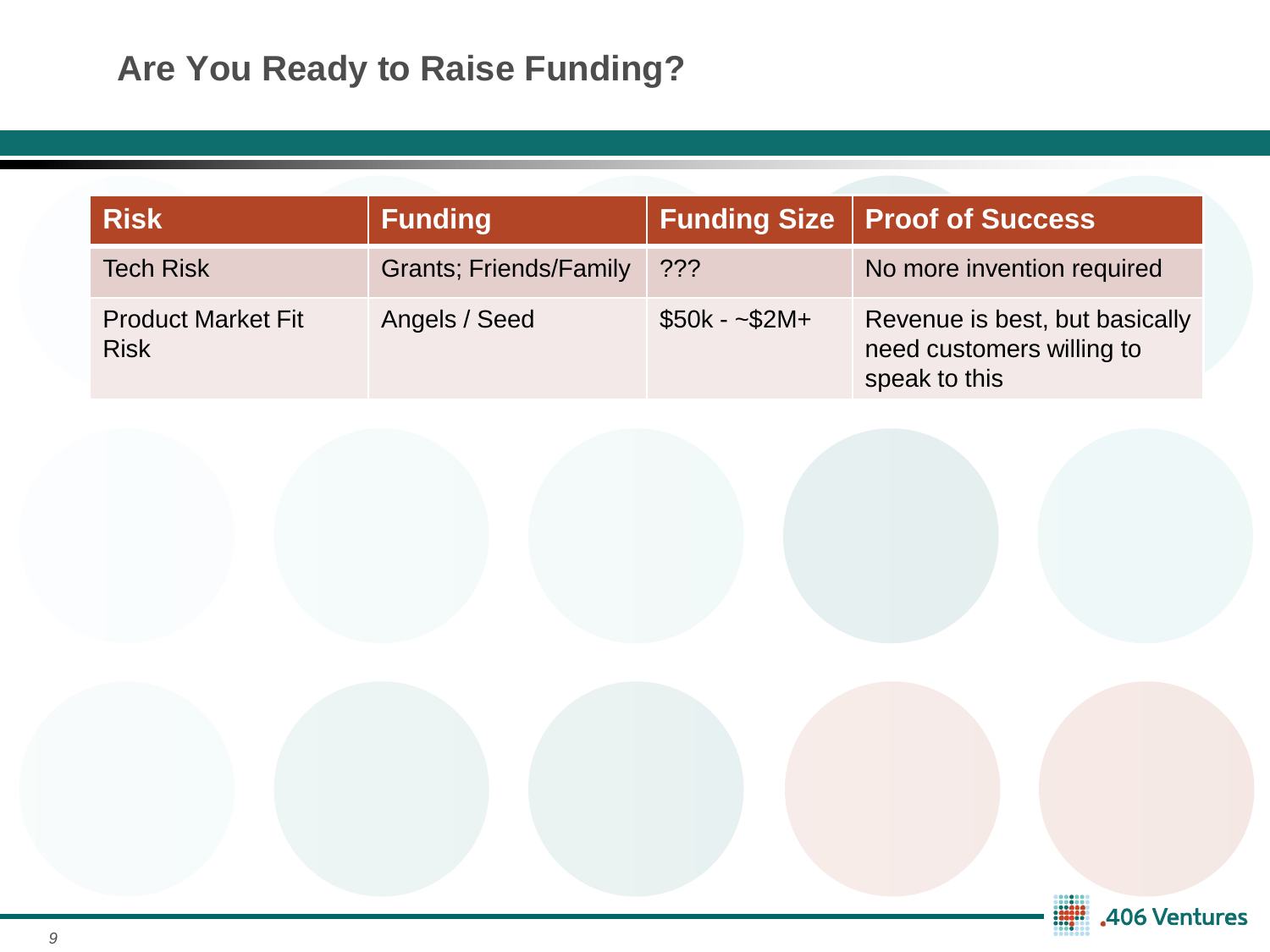| <b>Risk</b>                              | <b>Funding</b>                 | <b>Funding Size</b> | <b>Proof of Success</b>                                                                                                                                 |
|------------------------------------------|--------------------------------|---------------------|---------------------------------------------------------------------------------------------------------------------------------------------------------|
| <b>Tech Risk</b>                         | <b>Grants</b> ; Friends/Family | $?$ ??              | No more invention required                                                                                                                              |
| <b>Product Market Fit</b><br><b>Risk</b> | Angels / Seed                  | $$50k - $2M+$       | Revenue is best, but basically<br>need customers willing to<br>speak to this                                                                            |
| <b>Initial Sales Risk</b>                | <b>Series A</b>                | $$3M - $5M$         | <b>Functioning Sales Pod; As</b><br>close to predictable sales<br>numbers as possible; have hit<br>or slightly exceeded budget<br>for last few quarters |

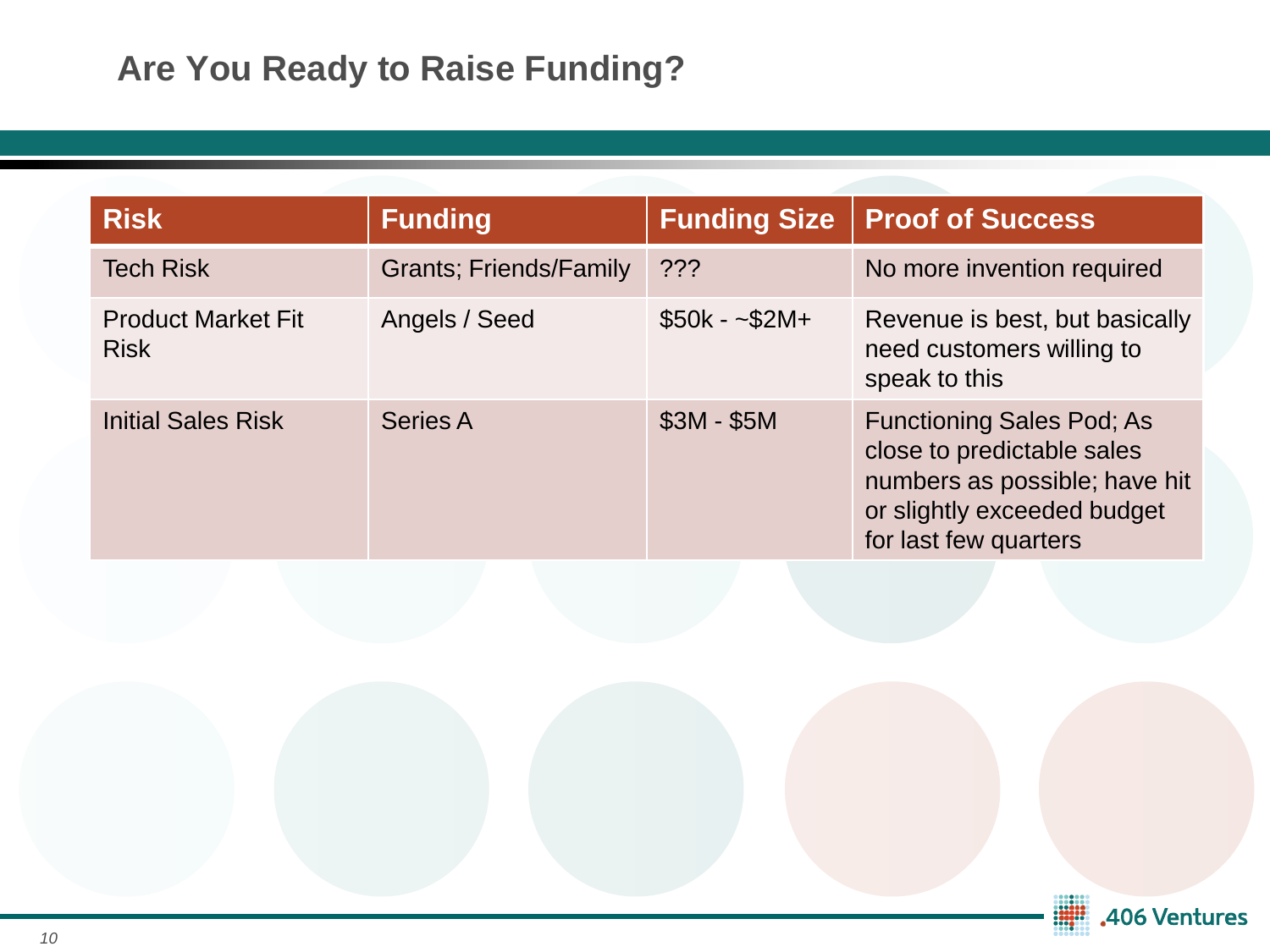| <b>Risk</b>                              | <b>Funding</b>                 | <b>Funding Size</b> | <b>Proof of Success</b>                                                                                                                                 |
|------------------------------------------|--------------------------------|---------------------|---------------------------------------------------------------------------------------------------------------------------------------------------------|
| <b>Tech Risk</b>                         | <b>Grants</b> ; Friends/Family | ???                 | No more invention required                                                                                                                              |
| <b>Product Market Fit</b><br><b>Risk</b> | Angels / Seed                  | $$50k - $2M+$       | Revenue is best, but basically<br>need customers willing to<br>speak to this                                                                            |
| <b>Initial Sales Risk</b>                | <b>Series A</b>                | $$3M - $5M$         | <b>Functioning Sales Pod; As</b><br>close to predictable sales<br>numbers as possible; have hit<br>or slightly exceeded budget<br>for last few quarters |
| <b>Scale Sales</b>                       | <b>Series B</b>                | $$5M - $15M$        | Showing inflecting growth,<br>many sales pods working as<br>well as first                                                                               |

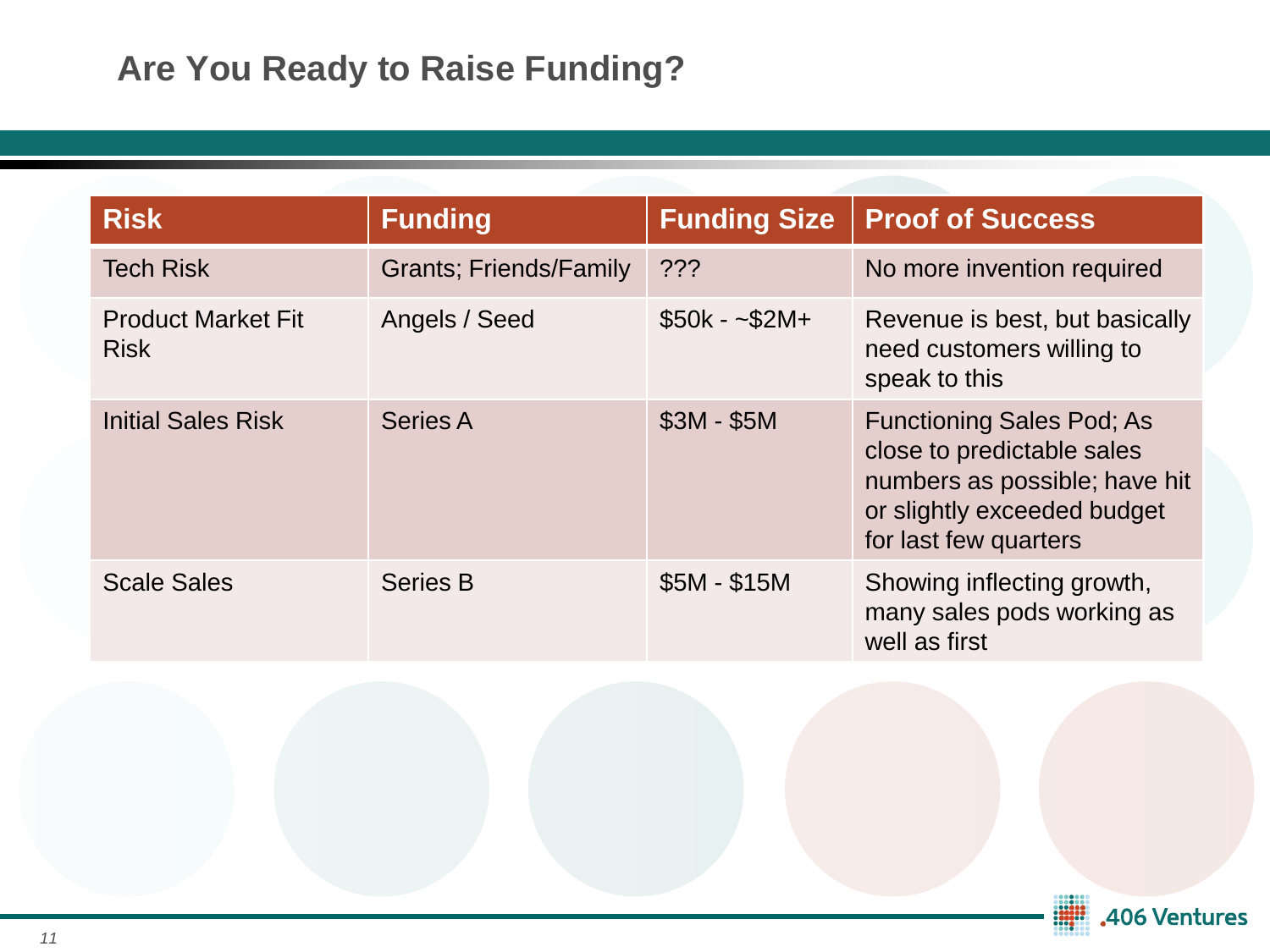| <b>Risk</b>                              | <b>Funding</b>                 | <b>Funding Size</b> | <b>Proof of Success</b>                                                                                                                                 |
|------------------------------------------|--------------------------------|---------------------|---------------------------------------------------------------------------------------------------------------------------------------------------------|
| <b>Tech Risk</b>                         | <b>Grants</b> ; Friends/Family | ???                 | No more invention required                                                                                                                              |
| <b>Product Market Fit</b><br><b>Risk</b> | Angels / Seed                  | $$50k - $2M+$       | Revenue is best, but basically<br>need customers willing to<br>speak to this                                                                            |
| <b>Initial Sales Risk</b>                | <b>Series A</b>                | $$3M - $5M$         | <b>Functioning Sales Pod; As</b><br>close to predictable sales<br>numbers as possible; have hit<br>or slightly exceeded budget<br>for last few quarters |
| <b>Scale Sales</b>                       | <b>Series B</b>                | $$5M - $15M$        | Showing inflecting growth,<br>many sales pods working as<br>well as first                                                                               |
| <b>Scale Company</b>                     | <b>Series C</b>                | $$10M - $30M$       | Growing from 50 employees<br>to 100s, processes in place,<br>culture solid, geographical<br>expansion likely                                            |

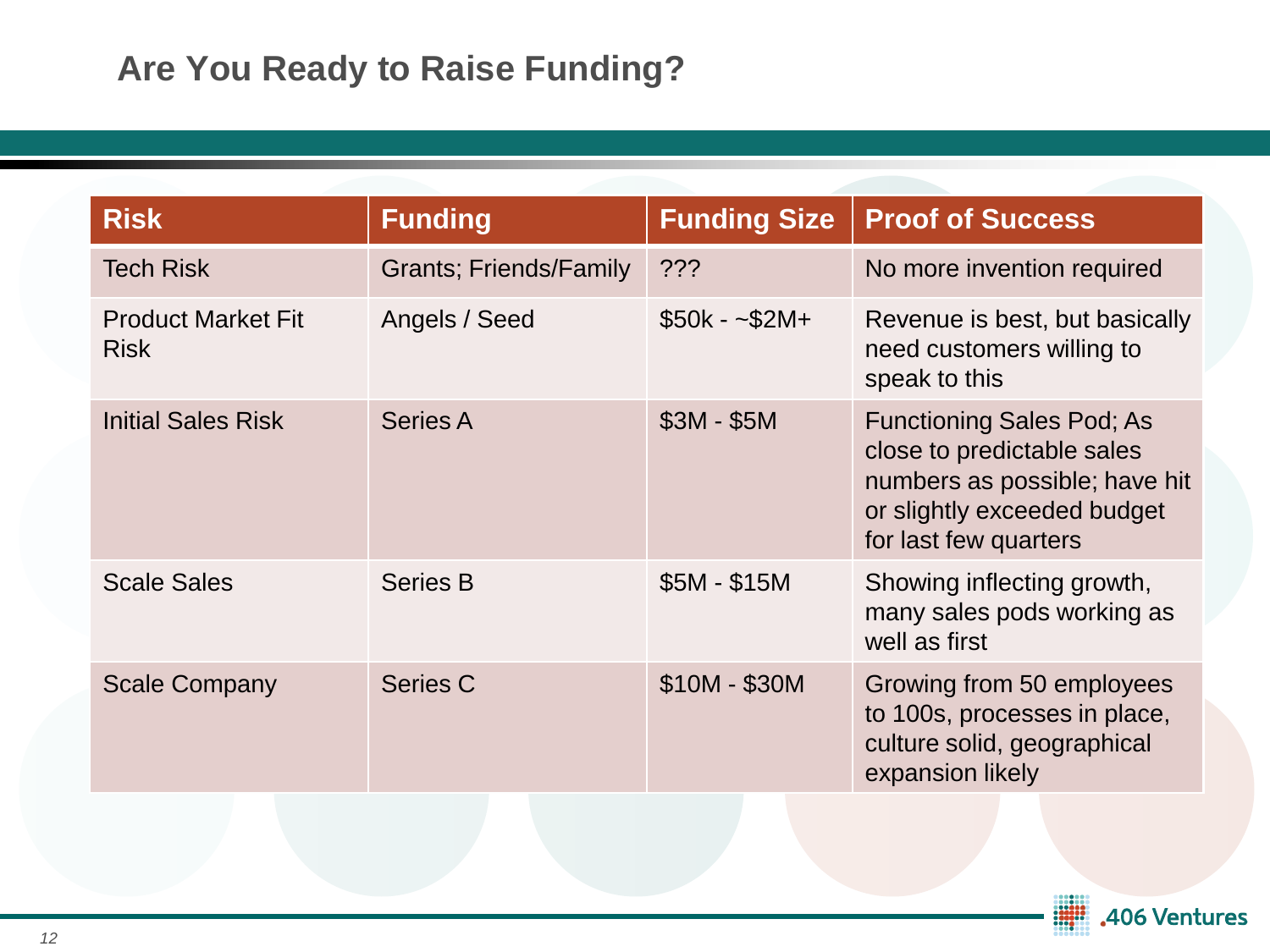| <b>Risk</b>                              | <b>Funding</b>                 | <b>Funding Size</b> | <b>Proof of Success</b>                                                                                                                                 |
|------------------------------------------|--------------------------------|---------------------|---------------------------------------------------------------------------------------------------------------------------------------------------------|
| <b>Tech Risk</b>                         | <b>Grants</b> ; Friends/Family | ???                 | No more invention required                                                                                                                              |
| <b>Product Market Fit</b><br><b>Risk</b> | Angels / Seed                  | $$50k - $2M+$       | Revenue is best, but basically<br>need customers willing to<br>speak to this                                                                            |
| <b>Initial Sales Risk</b>                | Series A                       | $$3M - $5M$         | <b>Functioning Sales Pod; As</b><br>close to predictable sales<br>numbers as possible; have hit<br>or slightly exceeded budget<br>for last few quarters |
| <b>Scale Sales</b>                       | <b>Series B</b>                | $$5M - $15M$        | Showing inflecting growth,<br>many sales pods working as<br>well as first                                                                               |
| <b>Scale Company</b>                     | <b>Series C</b>                | $$10M - $30M$       | Growing from 50 employees<br>to 100s, processes in place,<br>culture solid, geographical<br>expansion likely                                            |
| Growth & Exit                            | Series D+                      | $$15M - $100M$      | Exit $\odot$                                                                                                                                            |